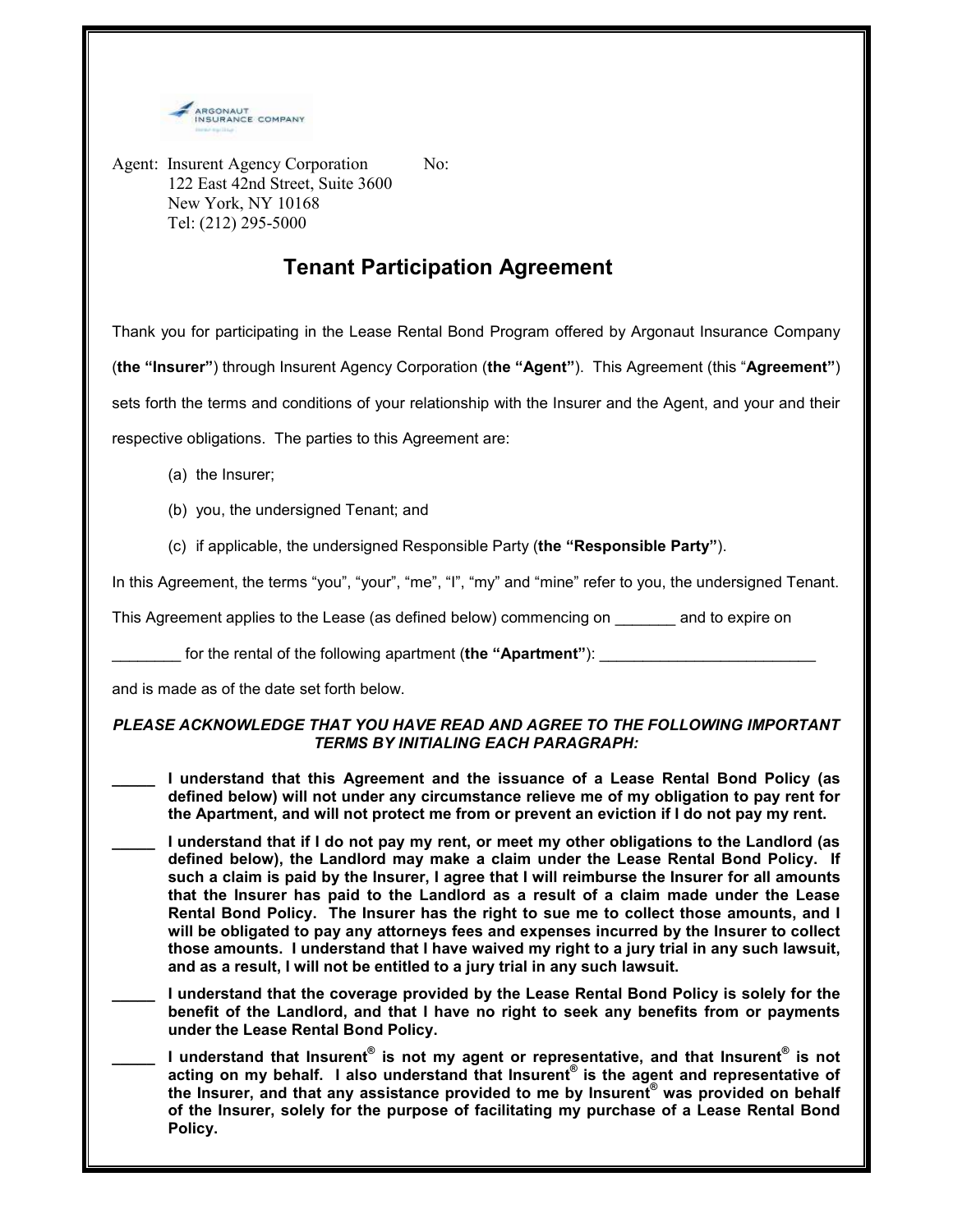I understand that if I do not pay my rent, Insurent will report this information to the three major credit bureaus: Equifax, Experian and Trans Union.

## RECITALS

A. I would like to enter into a lease for the Apartment, but have been informed by the property owner (the "Landlord") that I do not meet the Landlord's qualifications for a lease; and

B. I understand that I will qualify to enter into a lease for the Apartment (the "Lease") if my performance under the Lease is guaranteed by a third party acceptable to the Landlord; and

C. I would like to utilize the services of the Agent to arrange for the purchase of a Lease Rental Bond Policy guarantying my performance of the Lease; and

D. I have submitted an application to purchase a Lease Rental Bond Policy ("the Application"), and have been notified by the Insurer or the Agent that my Application has been approved.

## TERMS AND CONDITIONS OF THIS AGREEMENT

In consideration of the payment of the Premium (as defined in Section 3 below), and the mutual promises and covenants set forth herein, the parties agree as follows:

1. Issuance of Lease Rental Bond Policy. The Insurer agrees that upon my (a) paying the Premium, and (b) entering into a Lease with the Landlord and making any required payments in connection with the Lease (including but not limited to payment of the first month's rent or a security deposit), the Insurer will issue a Lease Rental Bond Policy to the Landlord guaranteeing my performance under the Lease as set out in that Lease Rental Bond Policy (the "Lease Rental Bond Policy"). A copy of the Lease Rental Bond Policy is attached to this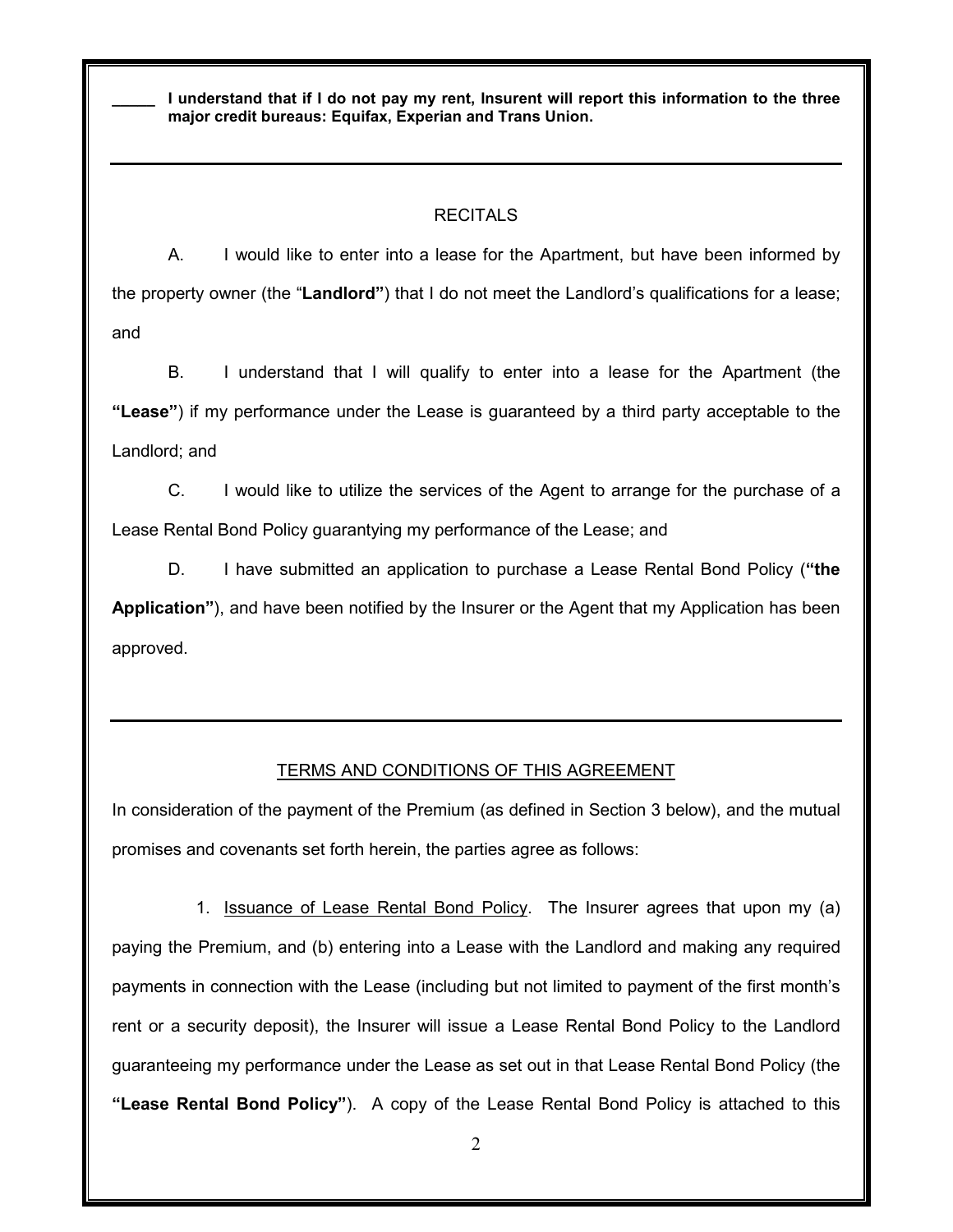Agreement, and I represent to the Insurer that I have read and understand the terms of the Lease Rental Bond Policy.

2. Accuracy of Information. I represent and promise that (a) all information that I provided to the Insurer in the Application continues to be true and complete, and (b) I will immediately notify the Insurer if as a result of subsequent events any of the information I provided to the Insurer in the Application ceases to be true or complete.

3. Premium. The Premium is  $\frac{1}{2}$  and is an amount equal to  $\frac{1}{2}$  % of the annual base rent (exclusive of security deposits and any other fees and charges) pursuant to the Lease. I agree and understand that the Premium is a one-time flat fee payment for the Lease Rental Bond Policy, and is earned when paid, and is not subject to refund or adjustment for any reason unless (a) expressly set forth in this Agreement or the Lease Rental Bond Policy, or (b) required by applicable law. The Premium is not intended as, nor is it to be construed as, a payment to the Landlord, and will not for any purpose be considered a payment of rent or other consideration to the Landlord.

4. Obligation to Pay the Landlord. I UNDERSTAND, AND EXPRESSLY AGREE AND ACKNOWLEDGE, THAT ANY ASSISTANCE PROVIDED TO ME BY THE LANDLORD AND THE AGENT IN CONNECTION WITH MY PURCHASE OF A LEASE RENTAL BOND POLICY FROM THE INSURER, AND THE ISSUANCE BY THE INSURER OF THE LEASE RENTAL BOND POLICY, DOES NOT IN ANY WAY RELIEVE ME OF ANY OF MY OBLIGATIONS TO MAKE PAYMENTS TO THE LANDLORD UNDER THE LEASE. Specifically with respect to rent, during the term of this Agreement I understand and agree that I am obligated to pay rent to the Landlord pursuant to the terms of the Lease, and that nothing contained herein or in the Lease Rental Bond Policy is intended to excuse me, or is to be construed as excusing me, from my rent obligation under the Lease. I acknowledge that the Insurer is not a party to the Lease, and that I negotiated the terms of the Lease directly with the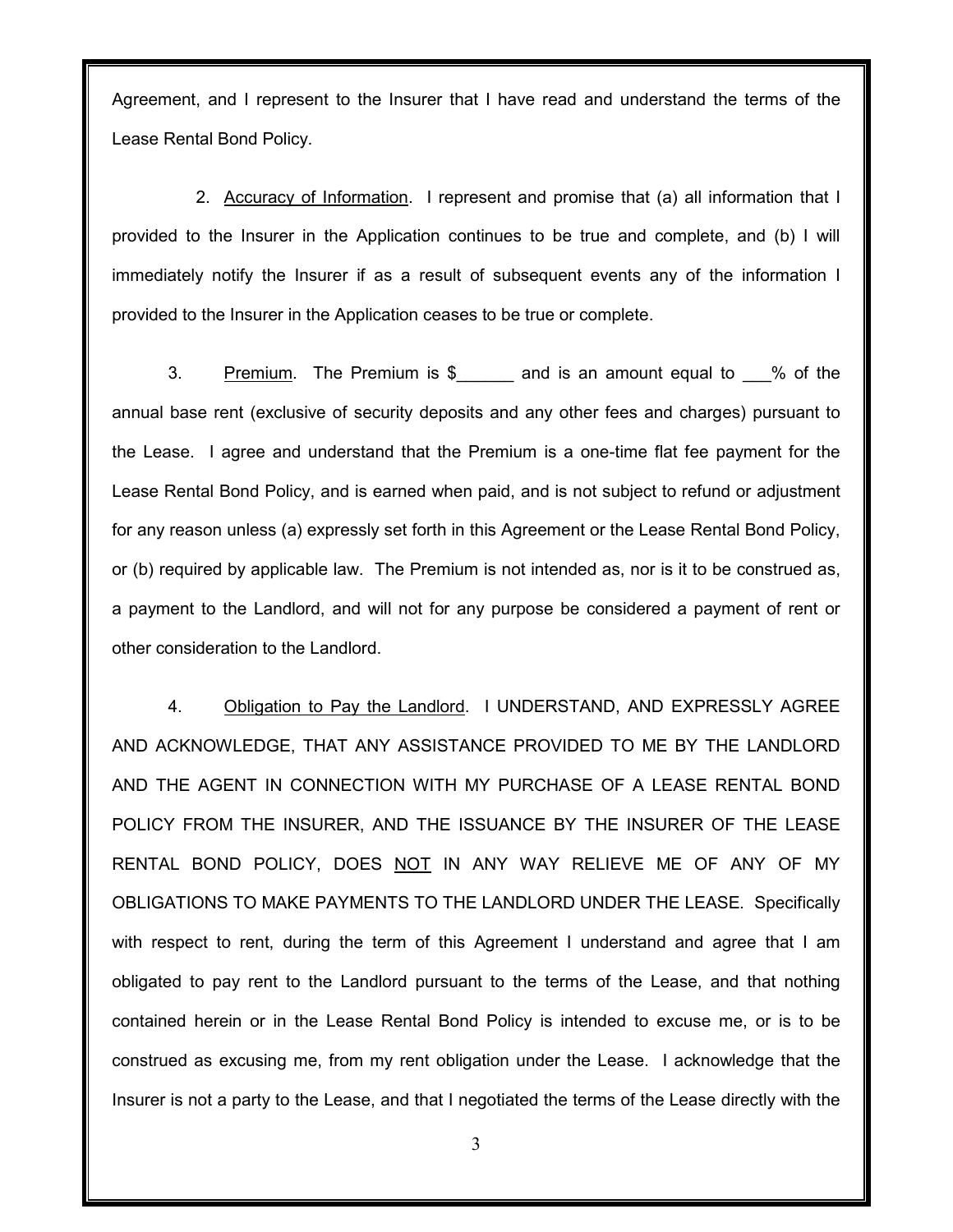Landlord, and that neither the Insurer nor the Agent were or are parties to the negotiations or the Lease.

5. Nature of Lease Rental Bond Policy. I acknowledge and agree that the Lease Rental Bond Policy is purchased for the benefit of the Landlord that allows me to qualify to enter into the Lease. I further acknowledge and agree that I have no rights or obligations under the Lease Rental Bond Policy. I expressly acknowledge and agree that I am not a third-party beneficiary, insured party, or any other type of beneficiary with standing or capacity to receive any benefits under the Lease Rental Bond Policy. In order to induce the Insurer to enter into this Agreement, I agree that I will not, under any circumstance, claim any benefit under the Lease Rental Bond Policy.

6. Reimbursement Obligation. I understand that if I fail to meet certain obligations under the Lease, the Landlord will have the right to make a claim under the Lease Rental Bond Policy. For each claim that is made to and paid by the Insurer, I will immediately reimburse the Insurer for the amount of the claim paid to the Landlord under the Lease Rental Bond Policy. I understand and agree that my obligation to reimburse the Insurer in the event a claim is paid is entirely independent of any rights or obligations I may have under the Lease. Within ten (10) days of the mailing of a written demand for reimbursement by or on behalf of the Insurer, I will immediately reimburse the Insurer for all amounts paid by the Insurer to the Landlord (the "Reimbursement Payment"). Any demand for reimbursement will be mailed to me via overnight delivery service at the address set forth below (or to any other address that the Insurer or its agents may have in its records for me). In the event that I fail to make the Reimbursement Payment, the Insurer will have the right to commence a lawsuit against me and may recover the amount of the Reimbursement Payment plus all attorneys fees and costs of collecting the Reimbursement Payment. I AGREE THAT (A) SERVICE OF PROCESS IN ANY LAWSUIT TO COLLECT THE REIMBURSEMENT PAYMENT MAY BE MADE BY CERTIFIED MAIL, RETURN RECEIPT REQUESTED OR OVERNIGHT DELIVERY (AT THE INSURER'S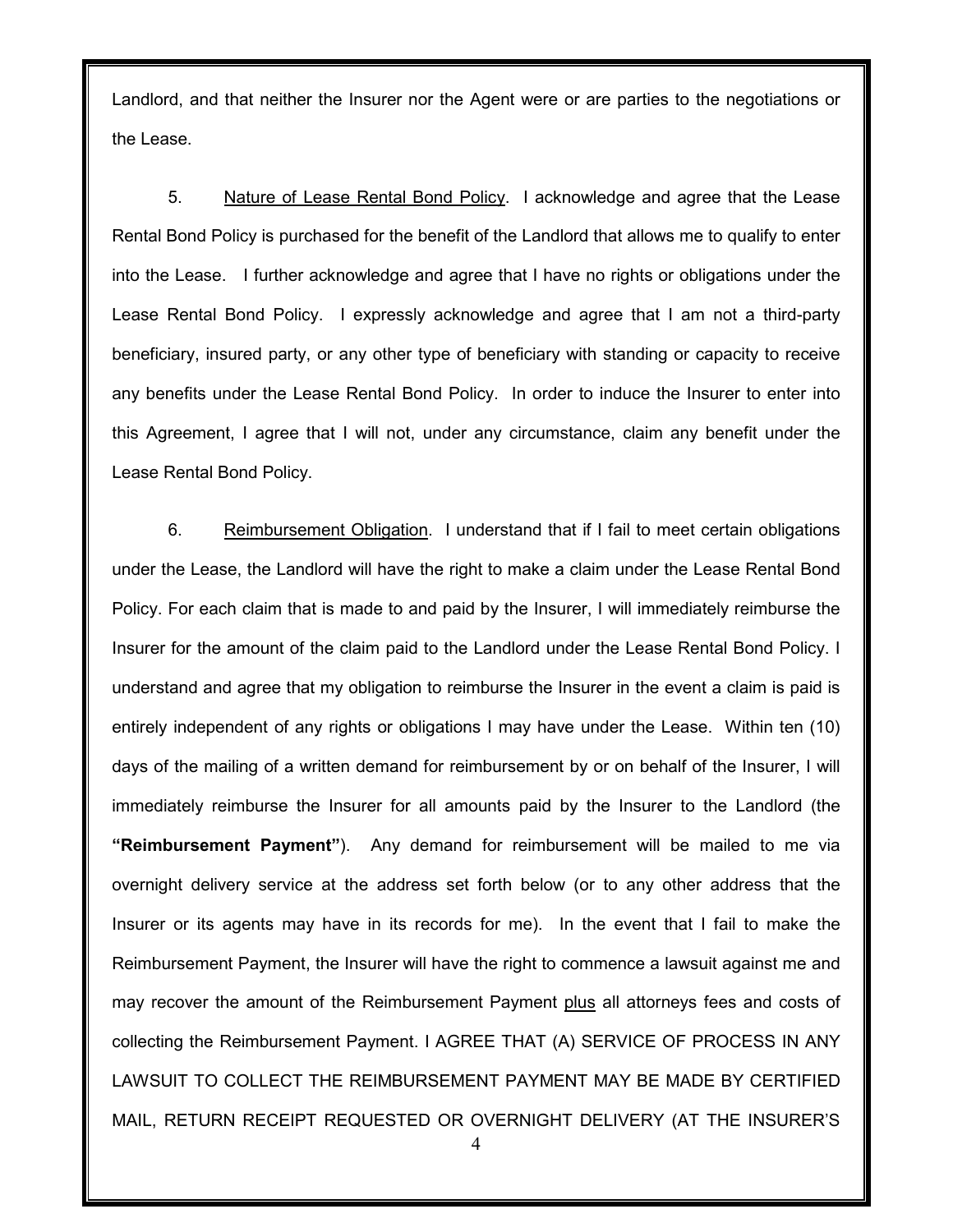SOLE OPTION) TO THE ADDRESS FOR NOTICES SET FORTH BELOW, AND (B) I HEREBY WAIVE THE RIGHT TO A JURY TRIAL IN ANY SUCH LAWSUIT.

7. Responsible Party. By signing where indicated below, the Responsible Party agrees to be jointly and severally liable with me, the undersigned Tenant, for any and all economic obligations set forth in this Agreement. The Responsible Party agrees to the terms and conditions set forth in paragraph "6" above regarding any demand for reimbursement, including but not limited to (a) the obligation to pay the Insurer's attorneys fees and expenses, (b) accepting service of process by certified mail, return receipt requested or overnight delivery service in the event a lawsuit is commenced, and (c) waiver of the right to a jury trial.

8. Co-Tenants. If I am sharing the Apartment with one or more co-tenants, I understand and agree that the Insurer will be able to seek the full performance of all obligations under the Lease and this Agreement from me, even if a co-tenant may be responsible for a failure to perform any Lease obligation or obligation under this Agreement.

9. Books and Records. Promptly upon receipt of a written request by the Insurer, I will provide copies of all documents concerning the Lease to the Insurer, including but not limited to documents related to rent, security deposit, and physical damage payment records and correspondence with the Landlord.

10. Term. This Agreement and the coverage described in the Lease Rental Bond Policy will not under any circumstance apply to any extensions of the term of or renewals of the Lease. In the event that the Lease is terminated by the Landlord prior to its expiration for any reason, neither I, the undersigned Tenant, nor the Responsible Party will be entitled to any refund or rebate of the Premium, unless otherwise required by law. The reimbursement obligation set forth in paragraph "6" above will survive any expiration of this Agreement.

5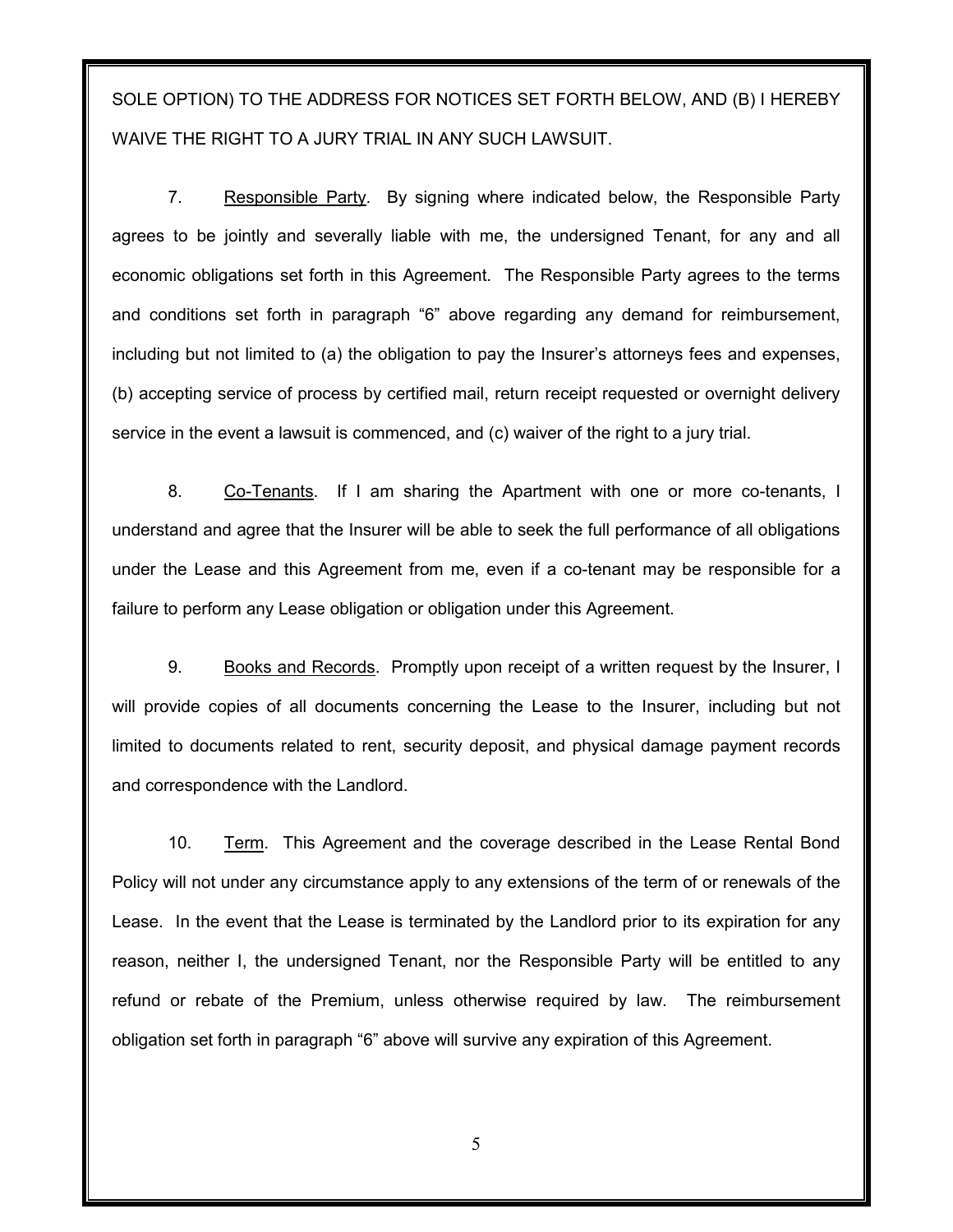11. Notices. Notices by any party to any other party may be delivered by hand, by certified mail, return receipt requested, or by overnight delivery service, at the addresses stated below.

12. Acknowledgement. As a material inducement to the Insurer, I acknowledge and represent that I am entering into this Agreement of my own free will, without coercion or undue influences of any type whatsoever. After reviewing this Agreement, the Lease Rental Bond Policy, and taking all relevant factors into consideration, I have decided to enter into this Agreement so that I may qualify to lease the Apartment, and neither the Insurer nor the Agent has participated in or influenced that decision in any way.

13. Governing Law. This Agreement will be interpreted in accordance with the laws of the State of New York, without regard to principles of conflicts of law.

14. Miscellaneous. Any amendments or modifications to this Agreement will only be effective if they are in writing and signed by the person against whom enforcement of the amendment or modification is sought. No oral modifications or waivers of any of the requirements of this Agreement will be effective.